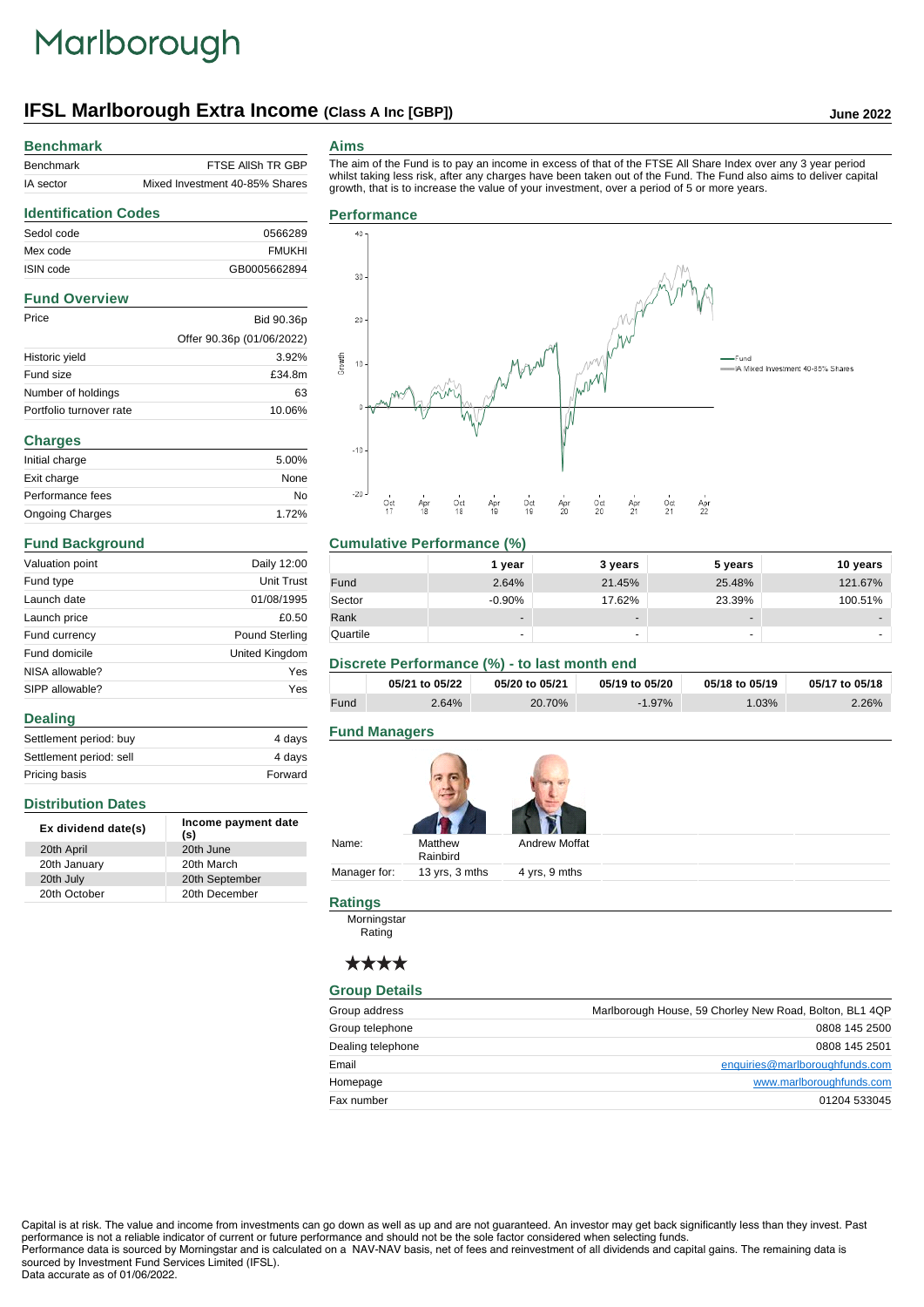# Marlborough

# **IFSL Marlborough Extra Income (Class A Inc [GBP]) June 2022**

| Name                        | % Weight | Country        | <b>Sector</b>           |
|-----------------------------|----------|----------------|-------------------------|
| 1 RIO TINTO                 | 4.4      | United Kingdom | <b>Basic Materials</b>  |
| 2 SHELL                     | 4.2      | Non-Classified | Energy                  |
| 3 LV FRIEND SOC 6.5 220543  | 3.1      | United Kingdom | <b>Bonds</b>            |
| 4 SSE                       | 3.0      | United Kingdom | <b>Utilities</b>        |
| 5 Tesco 5.5% 2033           | 2.8      | United Kingdom | <b>Bonds</b>            |
| 6 DIAGEO                    | 2.7      | United Kingdom | <b>Consumer Staples</b> |
| 7 NATIONAL GRID             | 2.6      | United Kingdom | <b>Utilities</b>        |
| 8 ASTRAZENECA               | 2.5      | United Kingdom | <b>Health Care</b>      |
| 9 SCOTT WIDOWS5.5% 16/06/23 | 2.5      | United Kingdom | <b>Bonds</b>            |
| 10 GSK                      | 2.5      | United Kingdom | <b>Health Care</b>      |

#### **Asset Allocation**

| <b>UK Equity</b>              | 56.5% |
|-------------------------------|-------|
| <b>UK Bonds</b>               | 22.0% |
| <b>International Equities</b> | 12.5% |
| <b>Investment Trusts</b>      | 1.8%  |
| Other                         | 5.5%  |
| Cash and Equivalents          | 17%   |
|                               |       |

#### **Regional Allocation**



#### **Industry Sector Breakdown**

| <b>Equities</b>               |       |
|-------------------------------|-------|
| <b>Financials</b>             | 14.9% |
| Industrials                   | 12.8% |
| <b>Utilities</b>              | 7.8%  |
| <b>Health Care</b>            | 7.7%  |
| <b>Basic Materials</b>        | 7.3%  |
| <b>Consumer Discretionary</b> | 5.3%  |
| Telecommunications            | 1.3%  |

#### **Top Country Weightings**

| United Kingdom       | 78.5% |
|----------------------|-------|
| <b>United States</b> | 7.2%  |
| Ireland              | 1.9%  |
| Switzerland          | 1.7%  |
| Sweden               | 1.0%  |
| Finland              | 0.7%  |
| Other                | 7.3%  |
| Cash                 | 1.7%  |

### **Bonds**

| <b>Others</b>           |       |
|-------------------------|-------|
| Non-Classified          | 27.5% |
| <b>Consumer Staples</b> | 11.8% |
| <b>Real Estate</b>      | 1.9%  |
| Cash and Equivalents    | 1.7%  |

#### **Breakdown By Market Cap (%)**